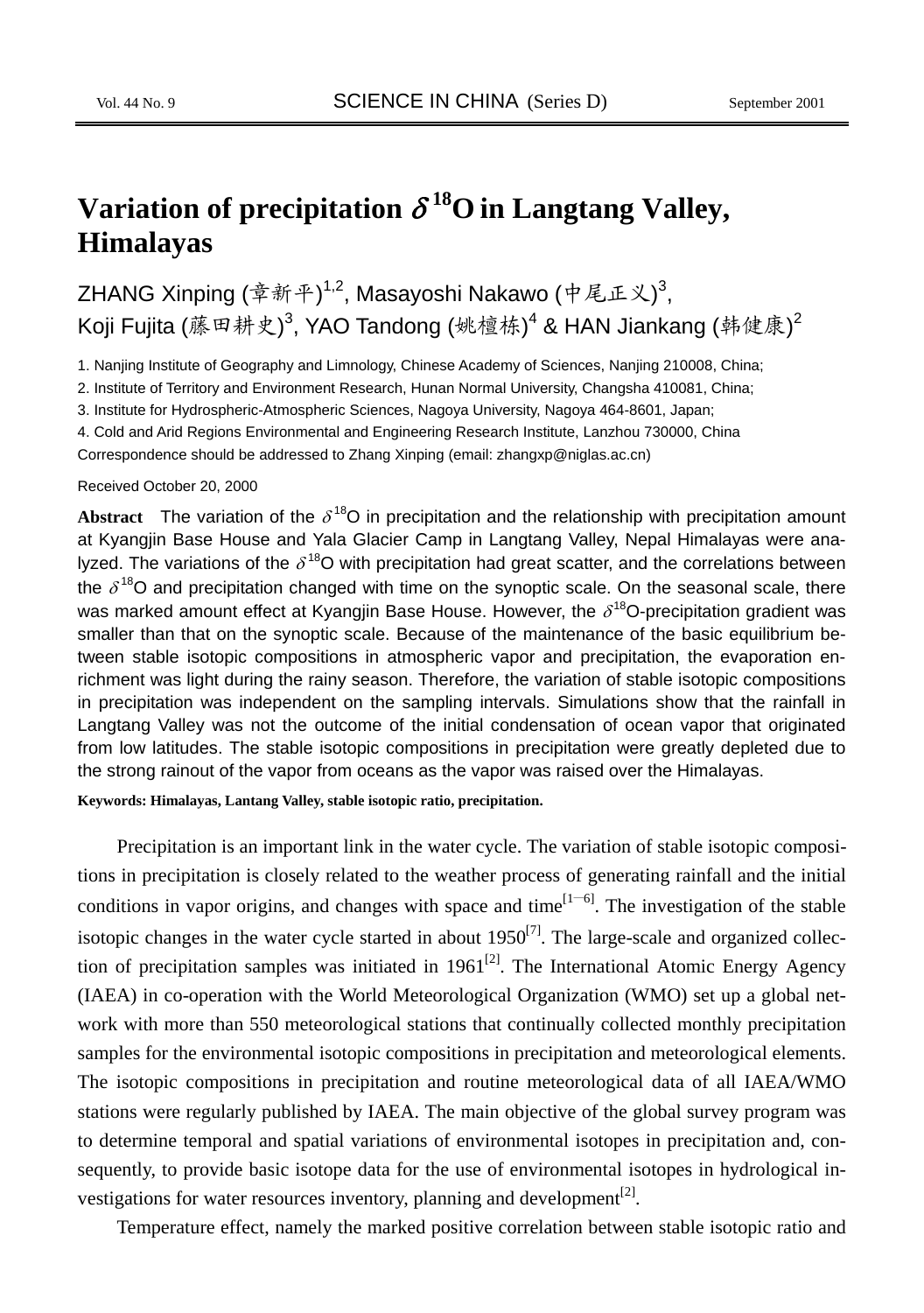770 SCIENCE IN CHINA (Series D) Vol. 44

temperature, is recognized as the most important content on the stable isotopic changes in precipitation<sup>[2,5,6, 8–11]</sup>. It mainly appears in middle-high latitudes. The climatic information recorded in snow and ice of middle-high latitudes can be reasonably interpreted using a simple linear relationship between the stable isotopic ratio and the temperature<sup>[12–15]</sup>. Temperature effect arises from the fact that the fractionation of stable isotopes in the atmosphere is related to the phase-change temperature in the process of the phase change<sup>[8,16,17]</sup>. However, vapor is affected by many different phase-change processes from its origin to fall site: evaporation in source region, initial condensation of evaporated vapor, growth of condensate in cloud under different temperature and humidity conditions, evaporation of raindrops in falling process, etc<sup>[2,17,18]</sup>. Therefore, the stable isotopic compositions in precipitation are not a single-valued function of sampling temperature at the sampling site.

Amount effect, namely the notable negative correlation between the stable isotopic ratio in precipitation and precipitation amount, mainly appears in low-middle latitudes, especially in tropical coasts and islands. It is related to strong convective phenomenon<sup>[2,19,20]</sup>. Temperature situation in convective cloud is very different from that in surface because of the complex temperature and humidity conditions in the cloud, which overshadows the temperature effect.

The Qinghai-Tibet Plateau is famous for its gigantic extent, high altitude and complex topography. It affects the climatic latitudinal and meridianal structure over wide areas in the Northern Hemisphere<sup>[21]</sup>. Vapor producing rainfall comes mainly from the west sources, low-latitude oceans and inner plateau, and is influenced by special geographic position and topography. The interactions among different vapor sources cause the stable isotopic variations in precipitation on the Qinghai-Tibet Plateau to be different from that in south Asia where precipitation is mainly influenced by low-latitude oceans, and in central Asia where vapor comes from the westerlies. The analyses show that there are notable positive correlations between  $\delta^{18}O$  in precipitation and temperature on the northern plateau<sup>[6,22]</sup>. However, on the southern plateau, the  $\delta^{18}O$  in precipitation is related to vapor origins:  $\delta^{18}O$  in precipitation is lower under the influence of the vapor from low-latitude oceans, but higher from middle-high-latitude continent<sup>[23,24]</sup>.

Langtang Valley is located in the south slope of the Himalayas and is a region of transition from the monsoon climate in south Asia to the plateau monsoon climate. In order to understand the mechanism of the water cycle and basic features of stable isotopic compositions in precipitation in the valley, a sampling program for stable isotopic compositions in precipitation was carried out by Institute for Hydrospheric-Atmospheric Sciences, Nagoya University, Japan and the Ministry of Water Resources, Nepal from 1993 to 1996. The sampling sites of the co-operation program were set up at Kyangjin Base House (3880 m a.s.l.) and Yala Glacier Camp (5100 m a.s.l.) in Langtang Valley (fig. 1). The precipitation sampling and the measurement of precipitation amount were made basically once a day in the forenoon from May 10, 1993 to October 5, 1996 at Kyangjin Base House (the dataset noted as Kyangjin). In order to assess the possible error caused by the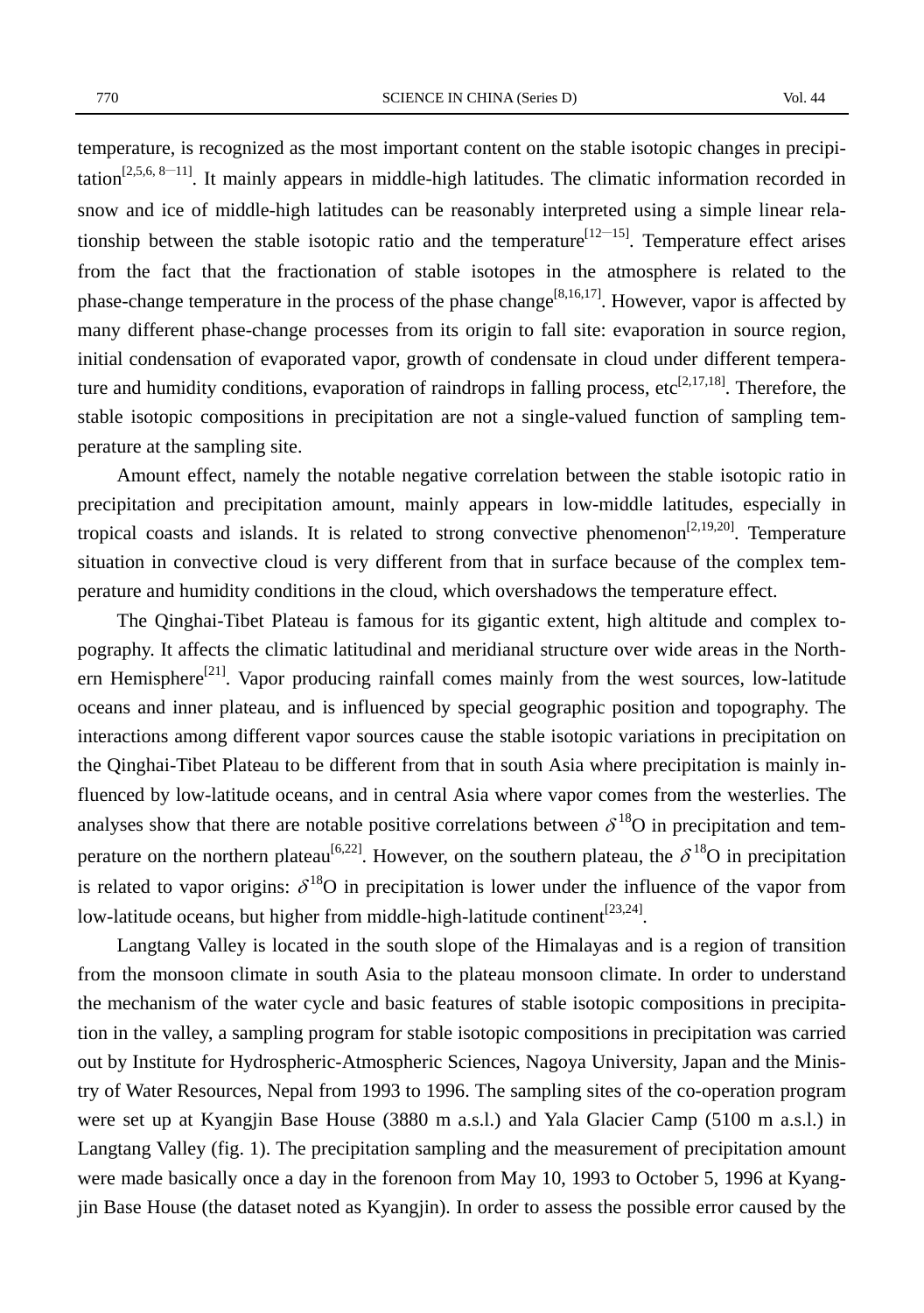evaporation of rainfall in the rain gauge, another sampling and the measurement of precipitation amount were made everyday at 06h NST (Nepal standard time) and 18h NST from May 28 to October 26, 1996 at the same site (the dataset noted as Kyangjin\*). The sampling method at Yala Glacier Camp was the same as that at Kyangjin\* from May 20 to October 4, 1996 (noted as Yala).



The stable oxygen isotope of all collected precipitation samples was measured by the MAT-250 mass spectrometer, at the Institute for Hydrospheric-Atmospheric Sciences, Nagoya University, Japan. The measured ratio of the stable oxygen isotope  $({}^{18}O^{16}O)$  in precipitation samples is expressed as parts per thousand of their deviation relative to the Standard Mean Ocean Water (SMOW), and is defined by

$$
\delta^{18} \mathbf{O} = \left( \frac{\left( \frac{18}{16} \mathbf{O} \right)^{16} \mathbf{O}_{\text{sample}}}{\left( \frac{18}{16} \mathbf{O} \right)^{16} \mathbf{O}_{\text{SMOW}}} - 1 \right) \times 1000 , \tag{1}
$$

where  $({}^{18}O/{}^{16}O)_{sample}$  and  $({}^{18}O/{}^{16}O)_{8MOW}$  stand for the isotopic ratio  ${}^{18}O/{}^{16}O$  in the water sample and standard mean ocean water, respectively.

## **1** Variation of  $\delta^{18}$ O on the synoptic scale

1.1 Correlation between  $\delta^{18}$ O in precipitation and precipitation amount

The global survey result on stable isotopic compositions in precipitation shows that there was amount effect in low-middle latitudes, especially on tropical islands and coasts<sup>[2,5]</sup>. Fig. 2 presents the  $\delta^{18}$ O in precipitation versus the precipitation amount at Kyangjin for the period from May 1993 to October 1996.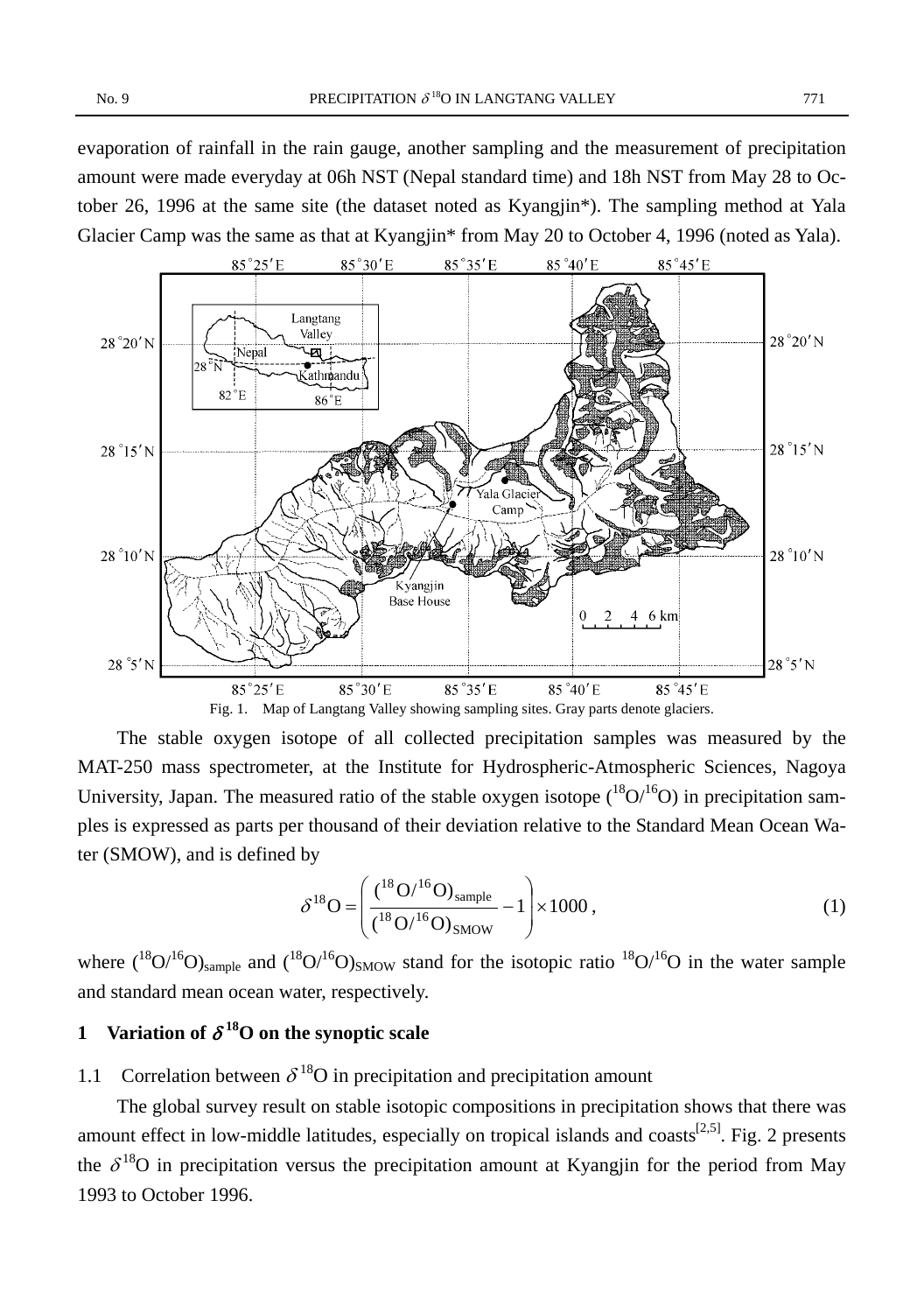

Fig. 2. Scatter of  $\delta^{18}O$  in precipitation versus precipitation at Kyangjin during May 1993 to October 1996.

It can be seen that the  $\delta^{18}O$  in precipitation had great scatter. The correlated coefficient between  $\delta^{18}$ O and precipitation was only -0.19 for the collected 339 precipitation days, reaching 0.05 confidence limits, which shows that there was amount effect to a certain degree in the period of sampling at Kyangjin.

If the 339 precipitation days are grouped by calendar year and their annual correlation between  $\delta^{18}$ O and precipitation are analyzed, it can be found that there were not only marked differences among correlated coefficients between the  $\delta^{18}O$  and precipitation but also the different  $\delta^{18}$ O-precipitation gradients for different calendar years (table 1). Interactions among different influencing factors, such as vapor origins, different condensation height, different condensation temperature and different transportation patterns, lead to the great scatter in  $\delta^{18}O$  variation<sup>[8,12,17]</sup>.

|                        | 1993      | 1994                                | 1995               | 1996                  |
|------------------------|-----------|-------------------------------------|--------------------|-----------------------|
| Correlated coefficient | $-0.06$   | $-0.27$                             | $-0.21$            | $-0.28$               |
| $d\delta^{18}O/dP$     | $-0.0688$ | $-0.4504$                           | $-0.1578$          | $-0.2998$             |
| Sample number          | 79        | 81 ( $\alpha$ < 0.02) <sup>a)</sup> | $106 (a \le 0.05)$ | 73 ( $\alpha$ < 0.02) |
|                        |           |                                     |                    |                       |

|  | Table 1 Correlations between the $\delta^{18}O$ in precipitation and precipitation amount at Kyangjin for different calendar years |  |  |  |  |
|--|------------------------------------------------------------------------------------------------------------------------------------|--|--|--|--|
|--|------------------------------------------------------------------------------------------------------------------------------------|--|--|--|--|

a)  $\alpha$  is confidence limit.

### 1.2 Comparison between  $\delta^{18}$ O variations with different sampling intervals

Fig. 3 presents the  $\delta^{18}O$  in precipitation versus precipitation at Kyangjin\* and Yala. Both stations have a marked amount effect, with correlated coefficients of −0.376 and −0.344, reaching 0.001 and 0.05 confidence limits, respectively. The  $d\delta^{18}O/dP$  is slightly greater at Yala compared with that at Kyangjin\*, which is attributed to the influence of altitude. Generally, an air mass will undergo a large descending-temperature range at a higher altitude for generating the same quantity of precipitation as that in low altitude due to the descent of air humidity, and thus the  $\delta^{18}O$  values in precipitation have a great variation range.

The  $d\delta^{18}O/dP$  of Kyangjin\* was smaller compared with that at Kyangjin in 1996, although there was amount effect to a certain degree at Kyangjin\*. Such a difference is related to the different sampling intervals.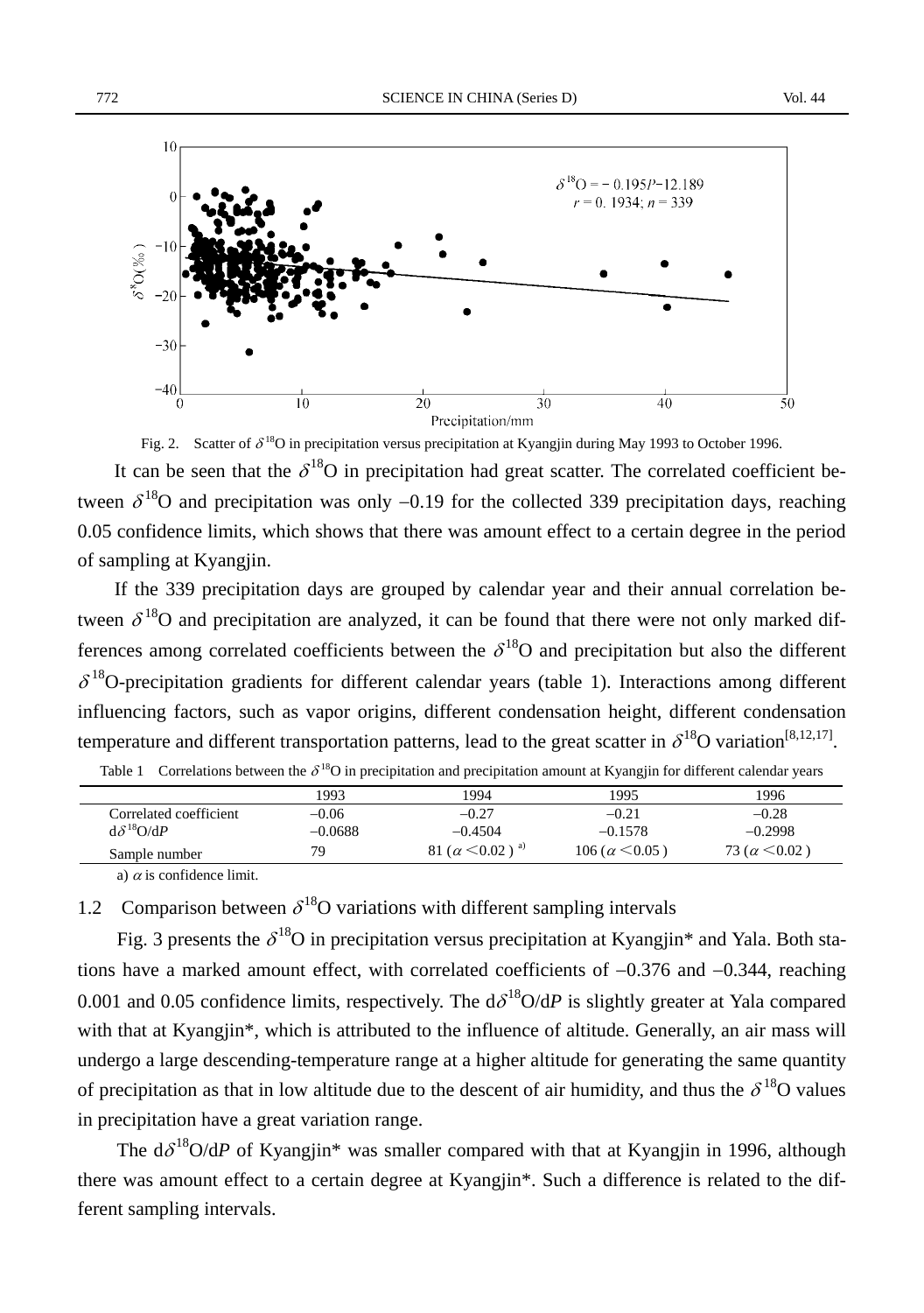

Fig. 3. Scatters of  $\delta^{18}O$  in precipitation versus precipitation at Kyangjin\* (a) and Yala (b) in 1996.

### **2** Variation of  $\delta^{18}$ O on seasonal scale

### 2.1 Seasonal variation of  $\delta^{18}$ O at Kyangjin

Here, the  $\delta^{18}$ O in the precipitation day can be transformed into the monthly weighted mean values according to

$$
\overline{\delta^{18}O_w} = \sum P_i \delta^{18} O_i / \sum P_i , \qquad (2)
$$

where  $\delta^{18}O_i$  and  $P_i$  are the  $\delta^{18}O$  and corresponding precipitation on a precipitation day. The seasonal variation of the  $\overline{\delta^{18}O_w}$  at Kyangjin is shown in fig. 4.



Fig. 4. Monthly variations of the weighted mean  $\delta^{18}$ O and precipitation at Kyangjin from May, 1993 to October, 1996. 1, Jan.; 3, Mar., 5, May; 7, Jul., 9, Sep.; 11, Nov.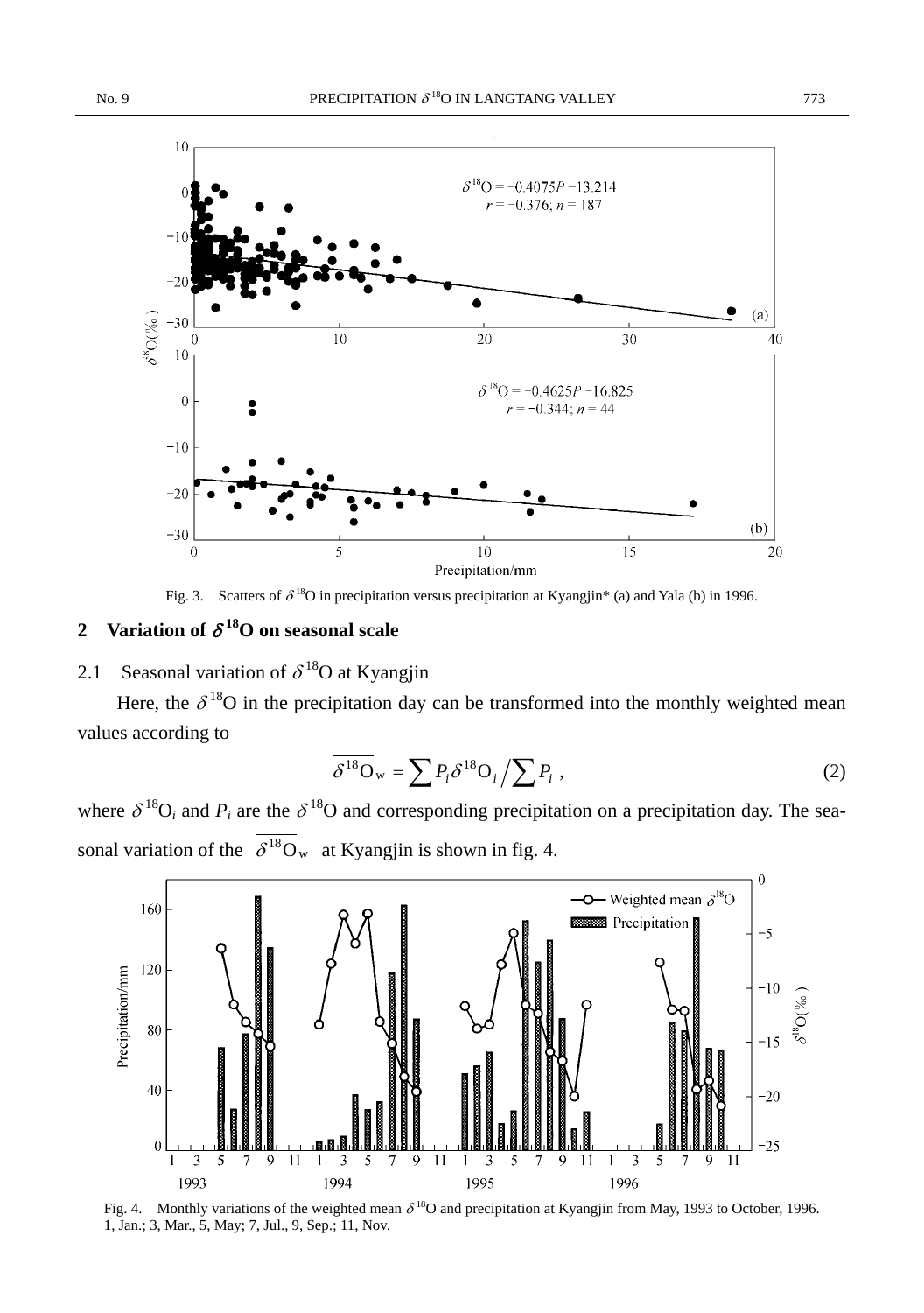Although there were pronounced variations in daily  $\delta^{18}$ O versus daily precipitation on the synoptic scale, the mean  $\delta^{18}O$  in every calendar year displayed the similar patterns on the seasonal scale: the maximum  $\delta^{18}$ O appeared in May before the onset of the rainy season; from June, the mean  $\delta^{18}$ O was progressively depleted and reached a minimum in September or October. The variation of the mean  $\delta^{18}$ O was inconsistent with the monthly precipitation. However, the mean  $\delta^{18}$ O during the rainy season was lighter than that during the dry season.

### 2.2 Comparison of mean  $\delta^{18}$ O variations with different sampling intervals

A comparison (fig. 5) between the weighted mean  $\delta^{18}$ O values for Kyangjin in 1996 and Kyangjin\* shows that, although there was a difference between two sampling precipitation amounts, their variations of the monthly weighted mean  $\delta^{18}$ O were similar from June to October except for in May. Such a result displays, on one hand, that a certain sampling interval played a smaller role at a high altitude like Kyangjin Base House during the rainy season; on the other hand, it shows that the stable isotopic compositions in atmospheric vapor and raindrops basically kept an equilibrium during the rainy season at Kyangjin Base House.



Fig. 5. Comparison of the monthly weighted mean  $\delta^{18}$ O and monthly precipitation between two different sampling intervals in 1996 at Kyangjin Base House. 1, Precipitation (Kyangjin, 1996); 2, precipitation (Kyangjin\*); 3,  $\delta^{18}$ O (Kyangjin, 1996); 4,  $\delta^{18}$ O (Kyangjin\*).

#### 2.3 Correlation between  $\delta^{18}$ O and precipitation on seasonal scale

After removing random influences on the synoptic scale, the correlation between the monthly weighted mean  $\delta^{18}$ O and monthly precipitation became notable at Kyangjin Base House (fig. 6).

There was a lower  $d\delta^{18}O/dP$  on the seasonal scale compared with that on the synoptic scale. This is because the weighted mean and the summing have the variational ranges of the mean  $\delta^{18}O$ and precipitation on seasonal scale less and greater than those on synoptic scale respectively. Therefore, it can be concluded that the mean annual  $d\delta^{18}O/dP$  is also different from the gradients on synoptic and seasonal scales.

2.4 Mathematical simulation of amount effect

The generation of amount effect is linked to the strong convective phenomenon<sup>[8,19]</sup>. Al-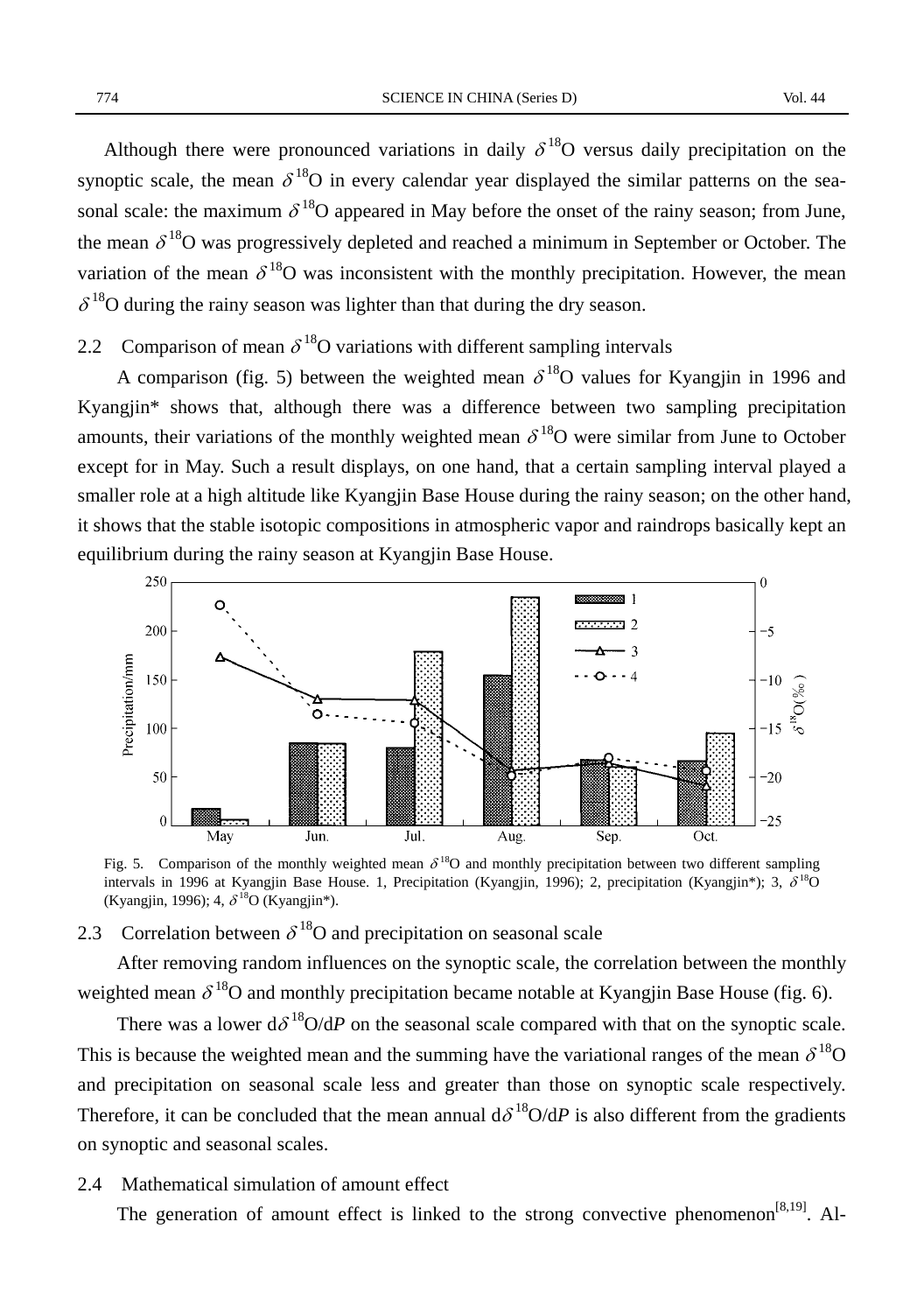

Fig. 6. Scatter of the monthly weighted mean  $\delta^{18}O$  versus the monthly precipitation, and simulations of the amount effect at Kyangjin.

though there is no temperature effect in low latitudes, stable isotopic fractionation in every microscopic phase-changed process is connected to phase-changed temperature of generating condensation or sublimate in a strong convective cloud inducing amount effect. It is assumed that the cooling of a rainfall air parcel and the generation of condensation are completely caused by the vertical motion, namely by the wet adiabatic cooling. Thus, the stable isotopic ratio in accumulative condensation water should be the weighted mean of the stable isotopic ratio in the condensation water during every stage of cooling<sup>[19]</sup>:

$$
\overline{\delta^{18}O} = \frac{\int_{t_0}^{t_p} \delta^{18}O_t \, \mathrm{d}M_v}{\int_{t_0}^{t_p} \, \mathrm{d}M_v},\tag{3}
$$

where  $t_0$  and  $t_p$  are the temperature at cloud base and top, and  $\delta^{18}O_t$  is the stable isotopic ratio in hydrometeors at every layer:

$$
\frac{\mathrm{d}\delta^{18}\mathrm{O}_{t}}{1+\delta^{18}\mathrm{O}} = \frac{M_{\nu}\mathrm{d}\alpha + \alpha(\alpha-1)\mathrm{d}M_{\nu}}{\alpha(M_{\nu} + \alpha M_{l})},\tag{4}
$$

where  $\alpha$  is fractionation factor of stable isotope,  $M_{\nu}$  the mixing ratio of air parcel and  $M_{\nu}$  the liquid-water content in cloud:

$$
M_{l} = \begin{cases} -c_{1} \int_{t_{0}}^{t} dM_{\nu}, & 0 \leq t, \\ -c_{2} \int_{t_{0}}^{-t} dM_{\nu}, & t < 0, \\ 0, & t \leq -t_{0}, \end{cases}
$$
(5)

where  $c_1$  and  $c_2$  are the liquid-water content coefficients in cloud, and all are greater than zero. They stand for the condensation amount also remaining in cloud.

Moreover it is assumed that: (1) the air temperature in vapor origins is 29°C, water tempera-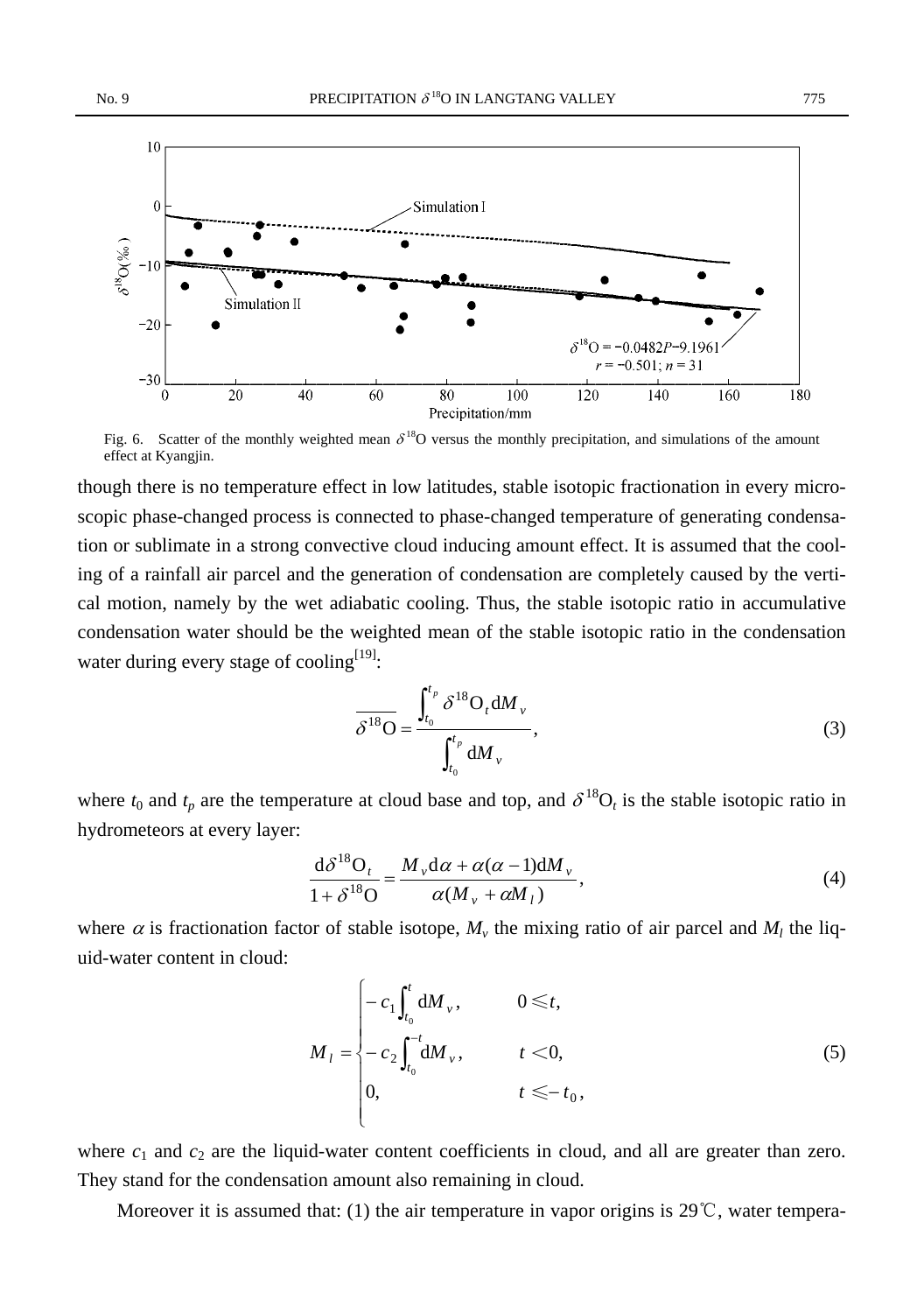ture is 26℃, air pressure is 1010hPa and relative humidity is 80%; (2) the super saturation ratio at the ice surface  $S_i = E_v/E_i = 1.0 - 0.003t$ , where  $E_v$  and  $E_i$  are the actual saturated vapor pressure and that at ice surface; (3) the liquid-water content coefficients in cloud are  $c_1 = 1/3$  and  $c_2 = 1/4$ .

Setting the  $\delta^{18}$ O in surface water of vapor origins to zero, the simulation I is obtained (see fig. 6). The curve stands for the relationship between the mean  $\delta^{18}$ O in initial hydrometeors from ocean vapor and precipitation (condensation amount). It can be seen that there is a great difference between the actual regression line and simulation I.

By setting the  $\delta^{18}O$  in surface water of vapor origins to -7.95‰, there is a very good agreement between the regression line and the obtained simulation II*.* In fact, it is impossible that the  $\delta^{18}$ O in surface water of the oceans is as light as -7.95‰. Therefore, it can be concluded that the rainfall in Langtang Valley was not the outcome of the initial condensation of ocean vapor originated from low latitudes. The stable isotopic compositions in precipitation were greatly depleted due to the strong rainout of the vapor from oceans as the vapor was raised over the Himalayas. The mean depleted degree was about −7.95%.

#### **3 Discussion**

Temperature effect and amount effect are two most important ones in isotopic variations in the water cycle. The analyses display that  $[1,5,6]$  the variations of the  $\delta^{18}$ O are consistent with those of temperature without any exception for the stations with temperature effect, which shows that temperature is the main factor controlling the stable isotopic compositions in precipitation in these stations. Although there is the marked amount effect in Lantang Valley, it can be seen, from fig. 4, that the variation of  $\delta^{18}O$  is inconsistent with that of the precipitation intensity. Therefore, it can be concluded that precipitation intensity is not the main factor controlling the stable isotopic compositions in precipitation. Unlike temperature effect, the amount effect is only an accompaniment linked to the strong convective phenomenon at low latitude. Because the magnitude of the stable isotopic compositions in strong rainfall is linked to the fractionations of the stable isotopes during every condensation process in a convective cloud<sup>[19]</sup> and because the mean surface temperature is different from that in cloud, the magnitude of surface temperature cannot determine the magnitude of the stable isotopic compositions in precipitation uniquely and the clean interpretation is hampered.

An important fact is that, in Kyangjin, the maximum  $\delta^{18}O$  in precipitation usually appears in May before the rainy season, whereas the minimum values in September or October as the rainy season ends. A cause generating such a seasonal distribution is probably related to the variations of stable isotopic compositions in vapor sources. The observations show that the  $\delta^{18}O$  values from the shallow corals in the tropical Pacific have markedly seasonal variability. There are light  $\delta^{18}O$ in these corals with high sea surface temperature during summer and heavy ones with low sea surface temperature during winter<sup>[25,26]</sup>. Although the magnitude of the  $\delta^{18}$ O in coral reef is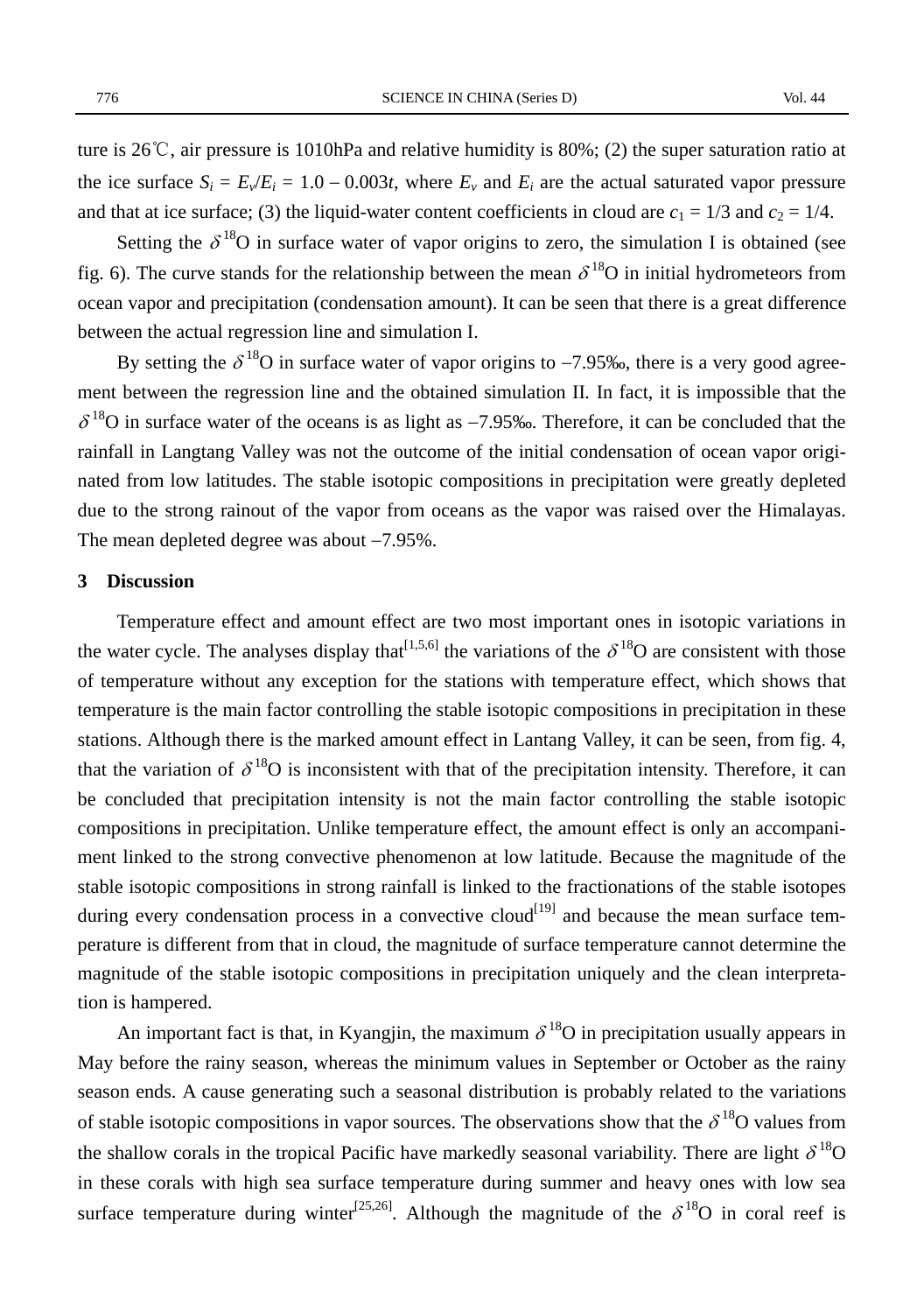closely related to the complex biochemical process of coral growth to a great degree,  $\delta^{18}O$  of ocean water is another important controlling factor. Usually, after entering the warm season, the stable isotopic compositions in surface water of oceans are depleted gradually because more and more fresh water from lands is poured into oceans continuously and because the intense rainfall having relatively light  $\delta^{18}O$  dilutes the marine  $\delta^{18}O$  pool during the rainy season. This consequently induces a corresponding depletion in vapor and precipitation. The minimum  $\delta^{18}O$  in ocean water, vapor and rainfall probably appears in late summer or early fall. During the cold season, the vapor evaporated from oceans is mostly retained on lands in the form of snow or ice and the rainfall decreases rapidly. The net loss in oceans produced owing to ocean evaporation has stable isotopic compositions in ocean surface water gradually enriched. This trend will continue until late winter or early spring.

In addition, the evaporation enrichment of raindrops in the falling process and in the rain gauge is stronger during the spring than during other seasons because of high temperature and low air humidity, which will lead to high stable isotopic compositions in precipitation<sup>[19]</sup>.

#### **4 Conclusions**

(1) There are variational negative correlations of a certain degree between the  $\delta^{18}O$  in precipitation in Langtang Valley, Nepal Himalayas and precipitation. The variations of the  $\delta^{18}O$  versus precipitation has great scatter on the synoptic scale.

(2) There is a notable amount effect on the seasonal scale, and the  $\delta^{18}$ O-precipitation gradient is less than that on synoptic scale.

(3) The influence of the different sampling intervals on the mean  $\delta^{18}$ O was unimportant during the rainy season at Kyangjin Base House, which shows that the stable isotopic compositions in atmospheric vapor and precipitation basically kept an equilibrium during the rainy season.

(4) Simulations show that the rainfall in Langtang Valley was not the outcome of the initial condensation of ocean vapor originated from low latitudes. The stable isotopic compositions in precipitation were greatly depleted due to the strong rainout of the vapor from oceans as the vapor was raised over the Himalayas. The mean depleted degree was about −7.95‰.

**Acknowledgements** This work was supported by the National Key Research Project (G1998040802), the CAS Knowledge Innovation Program (XZ-301), LICCRE Program (BX2001-3) and the CAREERI foundation (TZ2000-02).

#### **References**

- 1. Araguás-Araguás, L., Froehlich, K., Rozanski, K., Stable isotope composition of precipitation over southeast Asia, Journal of Geophysical Research, 1998, 103(28): 721—742.
- 2. Dansgaard, W., Stable isotopes in precipitation, Tellus, 1964, 16(4): 436—468.
- 3. Fricke, H. C., O'Neil, J. R., The correlation between  $\frac{18}{9}O$ <sup>16</sup>O ratios of meteoric water and surface temperature: its use in investigating terrestrial climate change over geologic time, Earth and Planetary Science Letters, 1999, 170: 181—196.
- 4. Rozanski, K., Araguas, L., Gonfiantini, R., Relation between long-term trends of oxygen-18 isotope composition of precipitation and climate, Science, 1992, 258: 981—985.